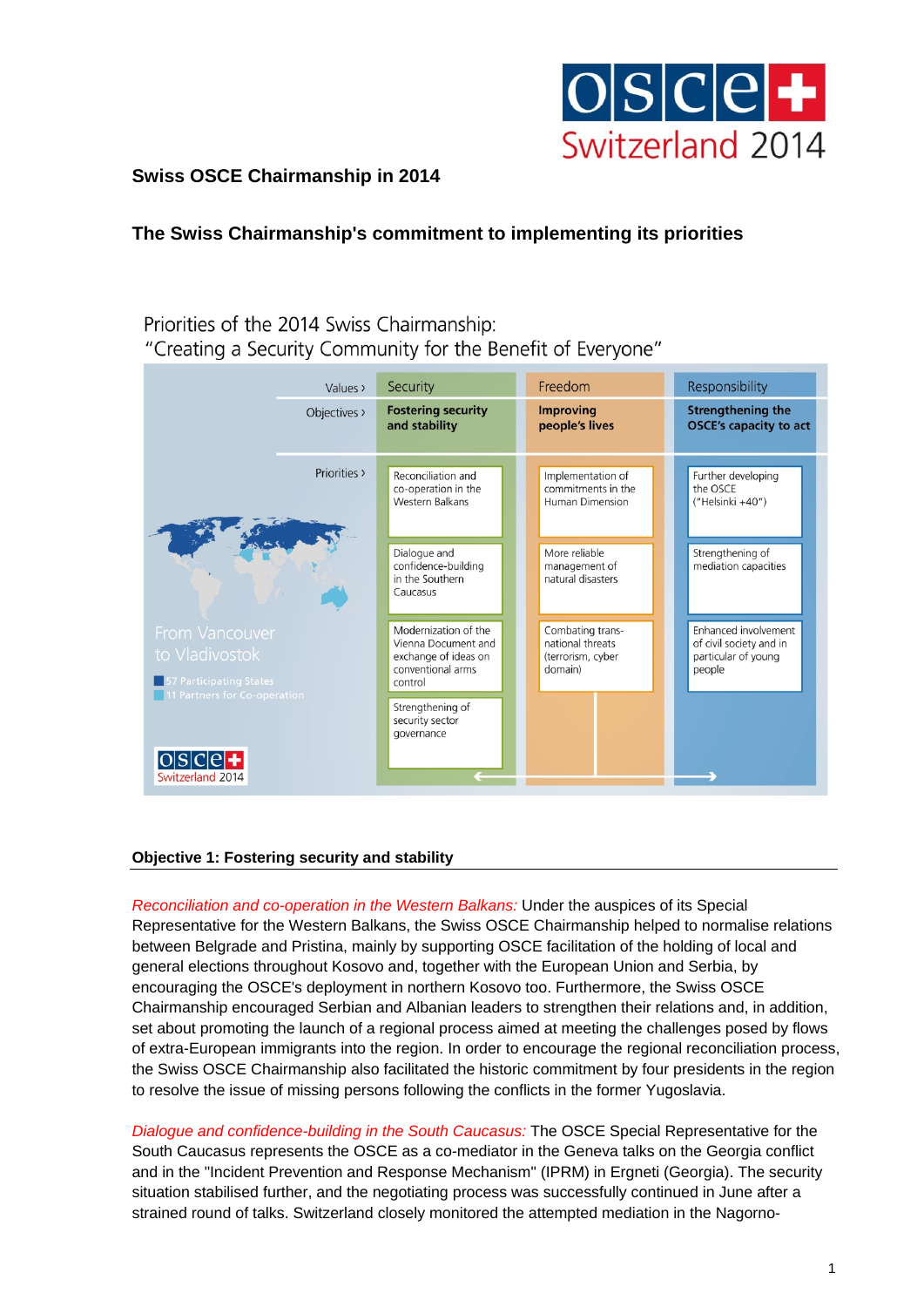Karabakh conflict by the three co-chairs of the OSCE Minsk Group. When OSCE Chairperson-in-Office Didier Burkhalter visited Azerbaijan, Georgia and Armenia from 2-4 June 2014, he championed the idea of a more intensive, structured negotiating process in Nagorno-Karabakh. His proposal was favourably received by the mediators.

*Modernisation of the Vienna Document:* The content and provisions of the 2011 Vienna Document were retained and not fundamentally questioned within the framework of the ongoing talks on updating the Vienna Document. Switzerland helped to ensure that the continuing work has so far not fallen back to below the results attained in 2011 and also to enable the safeguarding of achieved *acquis*. The present tensions between NATO and the Russian Federation in light of the Ukraine crisis brought the talks on conventional arms control to a *de facto* standstill. No concrete progress towards breaking the deadlock is to be expected in the medium term. However, by providing and supporting informal forums and platforms, Switzerland is committed to ensuring that a minimal dialogue is maintained.

*Strengthening of security sector governance:* Switzerland prioritised efforts to ensure that the democratic control of armed forces in the OSCE be embedded as a transversal issue. Thanks to the Chairmanship's activities, capacities in the security sector reform and governance were strengthened. Internal guidelines on this topic are being developed. A conference organised together with the United Nations on strengthening governance in the security sector heightened awareness in the OSCE States and was in line with the objective of shoring up cooperation with the UN in this area. In 2014, a "Friendship Group", to which 20 participating States now belong, was set up. The aim of this group is to generate political support for this issue. Serbia intends to make further headway in this domain. With respect to the OSCE Code of Conduct (CoC), in 2014 Switzerland took part in or co-sponsored a number of conferences in Belgrade, Vienna and Zagreb. In the framework of OSCE Chairmanship projects, Switzerland also initiated the "Compilation of Practical Examples for Democratic Control of Armed Forces", a kind of "best practice guide" designed to improve the CoC's implementation. A "Commemorative Study 20 Years OSCE CoC" has been produced and will be presented to the OSCE Ministerial Council in Basel. Together with the Swiss parliamentary delegation to the OSCE a parliamentary resolution on the CoC was drawn up, which will be submitted at the 2015 OSCE Parliamentary Assembly.

#### **Objective 2: Improving people's lives**

*Implementation of commitments in the human dimension:* Switzerland proposed an ambitious agenda for respecting human rights, the rule of law and democracy. Throughout the year, the Swiss Chairmanship set priorities and refocused the OSCE's attention on the defence of human rights, torture prevention, respect for human rights in the fight against terrorism, gender equality, the fight against human trafficking, and tolerance and non-discrimination. Several high-level conferences (conferences on combating human trafficking (February), torture prevention (April), counter-terrorism (April), defence of human rights (June), and gender equality (July)) involving ministers, representatives of civil society and experts from various organisations (the OSCE, UN and Council of Europe) resulted in the drafting of conclusions and specific action plans which will serve as the basis for the OSCE's future work. Torture prevention was a common theme throughout Switzerland's Chairmanship, both in its work with the OSCE States and at the four regional workshops organised for representatives of civil society. Numerous prospective ways of bolstering the OSCE's strategic commitment in this domain will be pursued beyond Switzerland's Chairmanship by implementing specific projects. The Swiss Chairmanship set an example by promoting the OSCE's basic principles on human rights by carrying out a self-assessment of its own performance in implementing its commitments made within the OSCE context. This initiative sets a precedent and will be continued by the Serbian Chairmanship.

*More reliable management of natural disasters:* During its year-long Chairmanship, Switzerland worked on more efficient ways to prevent natural disasters in the OSCE region. In co-ordination with international partners it focused on practical issues regarding the management of natural phenomena and on exchanging tried-and-tested practices in emergency preparedness. Preventing natural disasters and lowering the risks of catastrophes can mobilise people, beyond borders and despite conflicts, to work together, exchange knowledge and thus build mutual trust.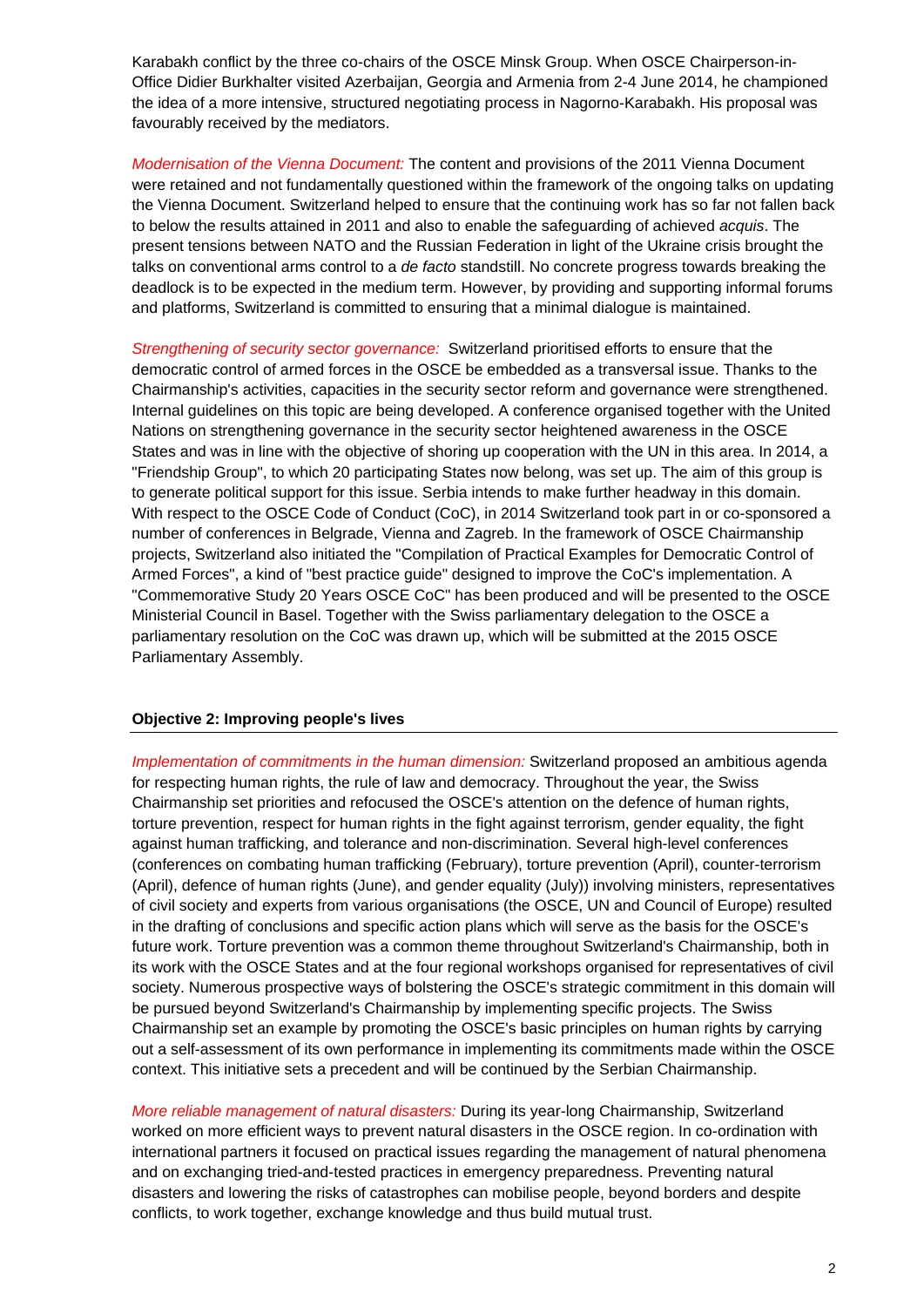The aim was to familiarise the OSCE and OSCE participating States with the concept of integral risk management when dealing with natural disasters, to facilitate international exchanges of experience, to encourage capacity-building and discuss the potential role of the OSCE. This was done in a number of ways: in the context of three thematic meetings of the 2014 OSCE Economic and Environmental Forum, which were attended by experts from the 57 OSCE States; by financing projects (e.g. training courses on how to reduce the risks of natural disasters at the local level; by carrying out field and study visits; by shoring up national coordination mechanisms for dealing with natural hazards), and through political work designed to lead to a possible Ministerial Council decision in Basel in December 2014 on how to lower the risk of disasters.

*Combating transnational threats:* At the end of April, Switzerland organised a counter-terrorism conference in Interlaken, where Swiss and foreign experts discussed proposals for preventing the financing of terrorism and considered how self-proclaimed fighters from OSZE States might be deterred from taking part in terrorist activities and fighting in other countries and how they can be reintegrated into our societies after returning home. It is estimated that some 2,000 citizens or inhabitants of OSCE States are currently deployed as foreign fighters in Syria. The countries affected have to deal with the return of such persons, who can subsequently pose a domestic security threat. Another topic covered was respect for human rights in the counter-terrorism context. In connection with the financing of terrorism, the Interlaken conference also included an intensive discussion on the problem of kidnappings for ransom.

#### **Objective 3: Strengthening the OSCE's capacity to act**

*Further developing the OSCE ("Helsinki+40"):* Forty years after the Helsinki Final Act, the OSCE is intent on reforming itself to make itself fit for the future and more effective. This ongoing reform process was launched in 2012 and is known as the "Helsinki+40 Process". At the end of 2013, Switzerland, Serbia and Ukraine presented a joint roadmap that provided for the continuation of the reform process based on eight thematic working groups. A coordinator was appointed for each working group.

The process was launched in February in Vienna, within the Informal Helsinki +40 Working Group (IHWG), which is responsible for developing this process.

However, the process was overshadowed by the Ukraine crisis, which hampered progress. In Basel Switzerland will attempt to induce the participating States to adopt an H+40 Declaration. The outcome remains uncertain. In 2015, Switzerland will support Serbia in the H+40 Process.

*Strengthening of mediation capacities:* Mediation and promoting dialogue are among the most effective ways of ending violent conflicts. The Swiss Chairmanship systematically strengthened the OSCE's mediation capacities. This was achieved by putting together a mediation support team and training OSCE staff; by transferring knowledge and drawing up operational guidelines; by cooperating with the UN and other organisations; and by providing concrete support for ongoing attempts at mediation designed to resolve conflicts within the OSCE region. In order to generate the necessary political support for the deployment of mediation capacities in conflict situations, in the spring, together with Finland and Turkey, Switzerland set up an "OSCE Group of Friends of Mediation".

*Enhanced involvement of civil society:* In keeping with the Swiss OSCE Chairmanship's objective of more closely integrating civil society into the OSCE's work and giving it a louder voice, Switzerland opted to make torture prevention the central theme of the human dimension. This is one subject on which the parallel civil society conference in Basel will issue a declaration and adopt a series of recommendation. In an effort to make these recommendations more specific and organise them in a more regionally balanced way, Switzerland organised four regional workshops with civil society representatives in Belgrade, Vienna, Tbilisi and Dushanbe, which also served to foster regional networking. This even led to a specific project in the Balkans on the rights of people with mental disabilities.

In addition, Switzerland strove to ensure that representatives of civil society were able to take part as panellists in all OSCE functions and events. To make sure that the voice of civil society is also heard at the highest level, whenever possible on his travels OSCE Chairperson-in-Office Didier Burkhalter